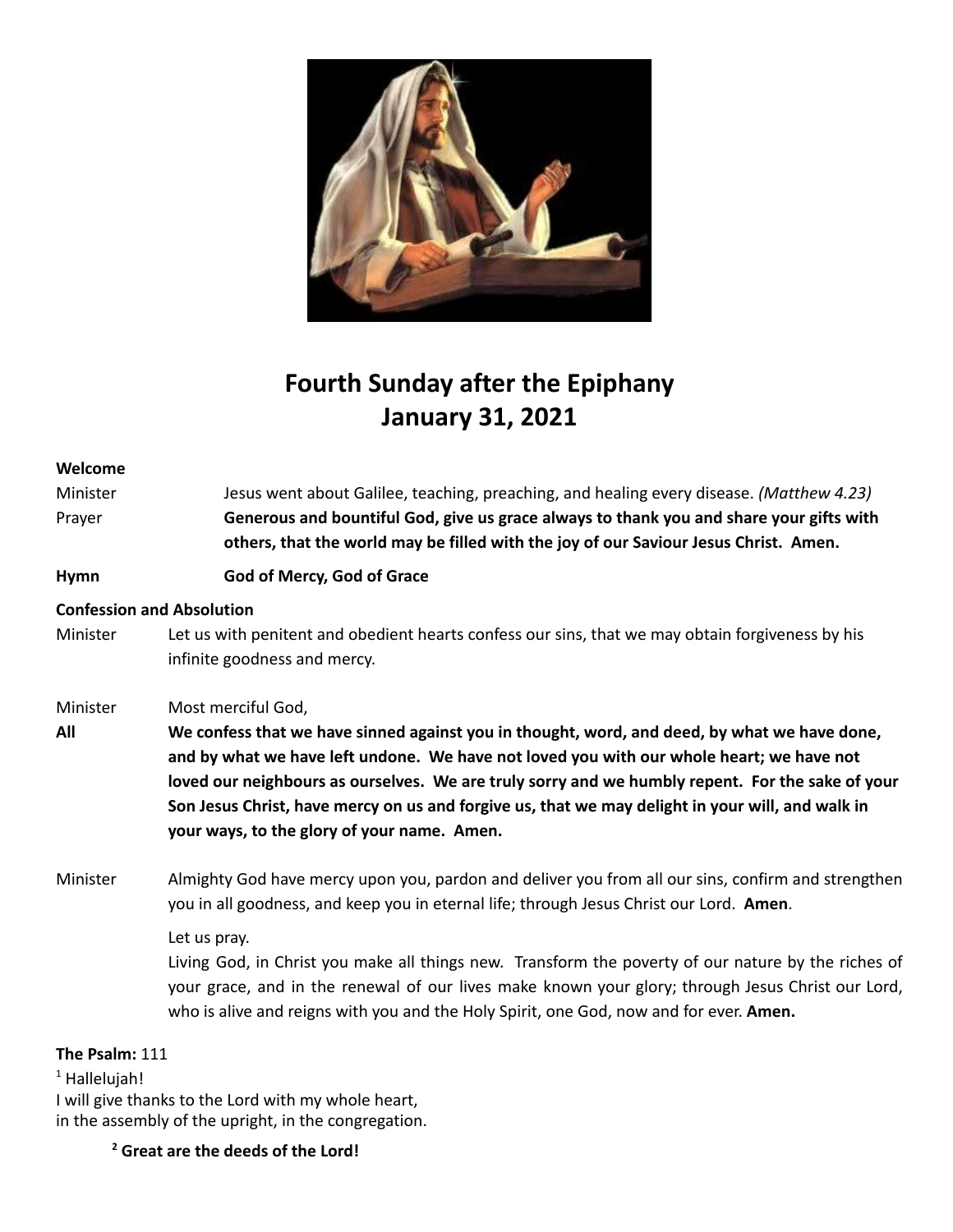# **they are studied by all who delight in them.**

 $3$  His work is full of majesty and splendour, and his righteousness endures for ever.

# **<sup>4</sup> He makes his marvellous works to be remembered; the Lord is gracious and full of compassion.**

 $5$ He gives food to those who fear him; he is ever mindful of his covenant.

# **<sup>6</sup> He has shown his people the power of his works in giving them the lands of the nations.**

 $7$  The works of his hands are faithfulness and justice; all his commandments are sure.

# **<sup>8</sup> They stand fast for ever and ever, because they are done in truth and equity.**

 $9$  He sent redemption to his people; he commanded his covenant for ever; holy and awesome is his name.

> **<sup>10</sup> The fear of the Lord is the beginning of wisdom; those who act accordingly have a good understanding; his praise endures for ever.**

Glory be to the Father, and to the Son, and to the Holy Spirit. As it was in the beginning is now and ever shall be, **world without end, Amen.**

**Hymn Thou Whose Almighty Word**

**The Reading: Mark 1.21-28**

Reader A reading from the Gospel of Mark.

 $21$  They went to Capernaum; and when the sabbath came, he entered the synagogue and taught.  $^{22}$ They were astounded at his teaching, for he taught them as one having authority, and not as the scribes. <sup>23</sup>Just then there was in their synagogue a man with an unclean spirit, <sup>24</sup>and he cried out, 'What have you to do with us, Jesus of Nazareth? Have you come to destroy us? I know who you are, the Holy One of God.' <sup>25</sup>But Jesus rebuked him, saying, 'Be silent, and come out of him!' <sup>26</sup>And the unclean spirit, throwing him into convulsions and crying with a loud voice, came out of him. <sup>27</sup>They were all amazed, and they kept on asking one another, 'What is this? A new teaching—with authority! He commands even the unclean spirits, and they obey him.' <sup>28</sup>At once his fame began to spread throughout the surrounding region of Galilee.

Reader The Word of the Lord. **All Thanks be to God.**

**Sermon** The Rev Mark Regis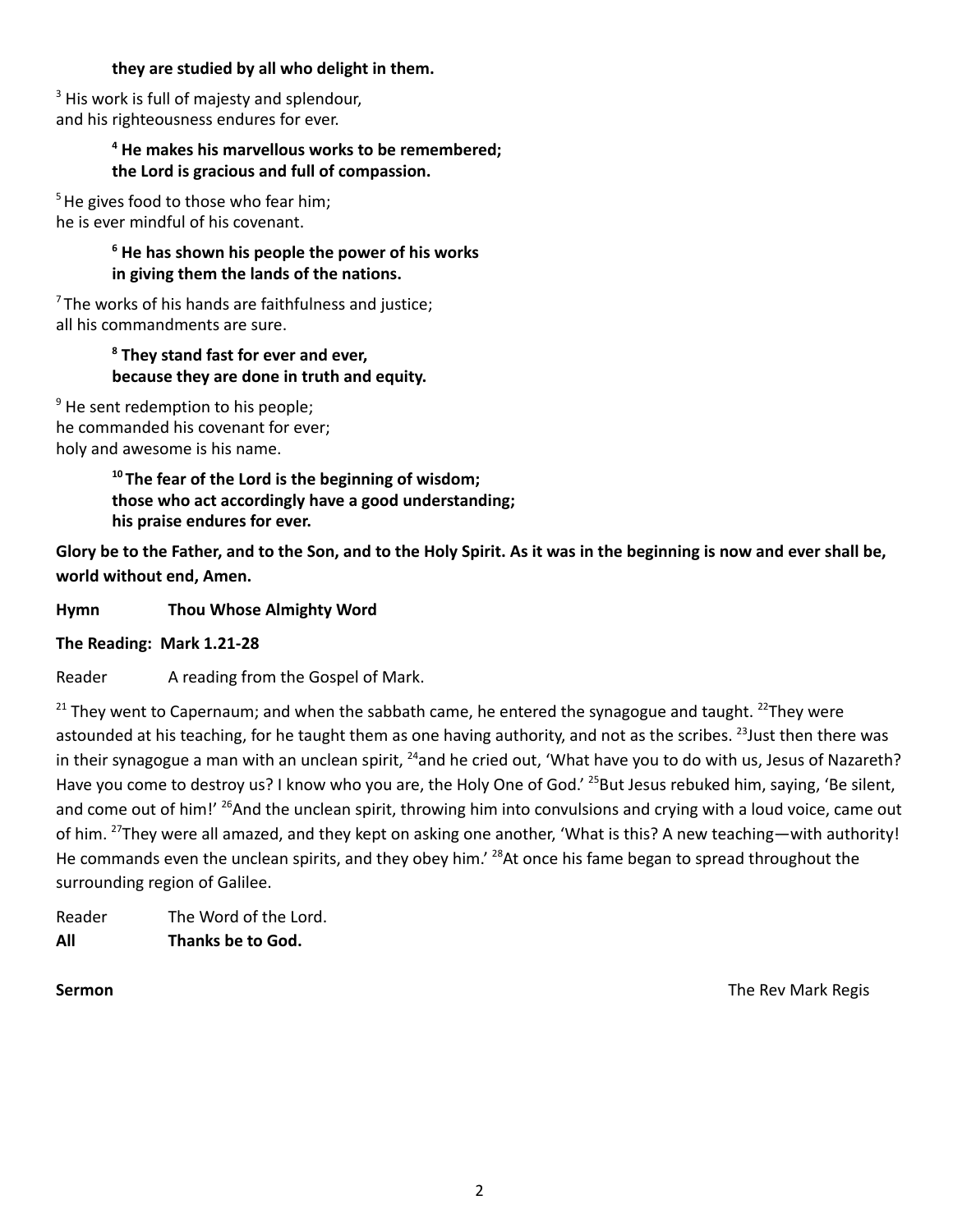**Apostles' Creed**

**All I believe in God, the Father almighty, creator of heaven and earth.**

> **I believe in Jesus Christ, his only Son, our Lord, who was conceived by the Holy Spirit, born of the Virgin Mary, suffered under Pontius Pilate, was crucified, died, and was buried; he descended to the dead. On the third day he rose again; he ascended into heaven, he is seated at the right hand of the Father, and he will come to judge the living and the dead.**

> **I believe in the Holy Spirit, the holy catholic Church, the communion of saints, the forgiveness of sins, the resurrection of the body, and the life everlasting. Amen.**

**The Offertory** - *Please take a moment to prayerfully present your financial offering to God.*

Prayer over the Gifts God of steadfast love, may our offering this day, by the power of your Holy Spirit, renew us for your service. We ask this in the name of Jesus Christ the Lord. **Amen.**

### **The Prayers**

| Minister | The Lord be with you.       |
|----------|-----------------------------|
| All      | And also with you.          |
| Minister | Let us pray.                |
|          | Lord, have mercy upon us.   |
| All      | Christ, have mercy upon us. |

Minister Lord, have mercy upon us.

- All **Solut Containst Property Controller** Our Father who art in heaven, Hallowed be thy Name, Thy kingdom come, Thy will be done, on earth as it is in heaven. Give us this day our daily bread; And forgive us our trespasses, As we forgive them that trespass against us; And lead us not into temptation, but deliver us from evil. For **thine is the kingdom, the power, and the glory, For ever and ever. Amen.**
- Minister Save your people, Lord, and bless your inheritance;
- **People Govern and uphold us now and always.**

Minister Day by day we bless you;

- **People We praise your name forever.**
- Minister Lord, keep us from sin today;
- **People Have mercy on us, Lord, have mercy.**

Minister Lord, show us your love and mercy;

**People For we put our trust in you.**

Minister In you, Lord, is our hope;

**People And we shall never hope in vain.**

Leader Almighty and everlasting God, who governs all things in heaven and earth: Mercifully hear the supplications of your people, and grant us thy peace all the days of our life; through Jesus Christ our Lord. **Amen.**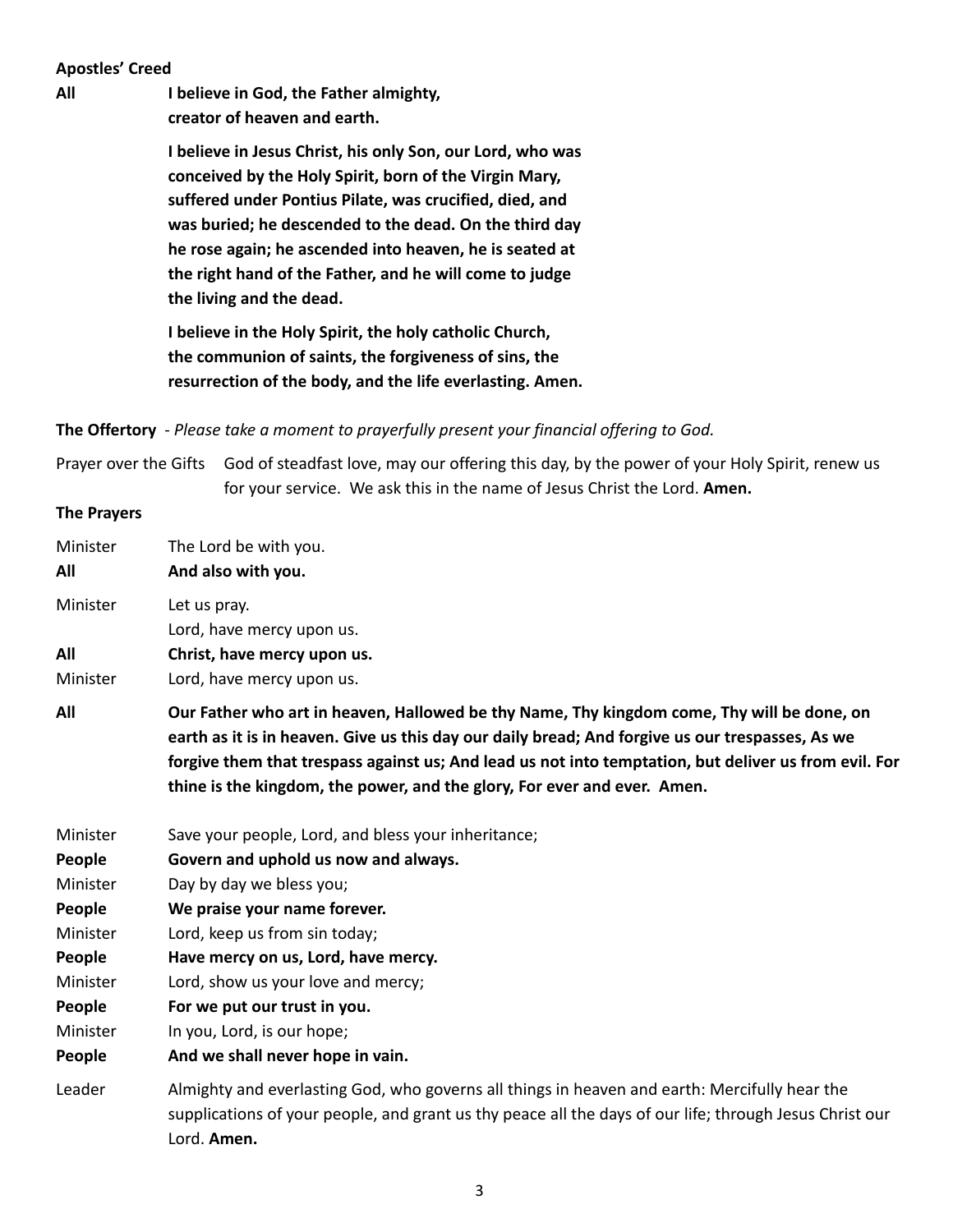- Leader Eternal God, in whose perfect kingdom no sword is drawn but the sword of righteousness, no strength known but the strength of love: So mightily spread abroad your Spirit, that all peoples may be gathered together under the banner of the Prince of Peace, as children of one God and Creator of us all; to whom be dominion and glory, now and forever. **Amen.**
- Leader Oh God, you made us in your own image and redeemed us through Jesus your Son. Look now with compassion on the entire human family; take away the arrogance and hatred which infect our hearts; break down the walls that separate us; unite us in bonds of love; and work through our struggle and confusion to accomplish your purposes on earth; that, in your good time, all nations and races may serve you in harmony around your heavenly throne; through Jesus Christ our Lord. **Amen.**
- Leader O God the Holy Spirit, Sanctifier of the faithful, enlighten the minds of your people more and more with the light of the everlasting Gospel. Bring erring souls to the knowledge of God our Saviour; and those who are walking in the way of life, keep steadfast unto the end. Guard from forgetfulness of you those who are strong and prosperous. Increase in us your many gifts of grace, and make us all to be fruitful in good works; O blessed Spirit, whom with the Father and the Son together we worship and glorify, one God, world without end. **Amen.**
- Leader O Christ, Master of all, support of the weak and comfort of the afflicted, strengthen the tempted and raise the fallen. Watch over the lonely and those in danger. Give hope to the despairing and sustain the faith of the persecuted. We pray for those who are in any need and for those who have asked for our prayers….for Stella, Ed, Norma, Shirley, John, Amini, Ivy, Jackie, Leila, Alicia. And now in a moment of silence we lift up before you all those in our hearts who need your loving care... **Amen.**
- Leader Almighty God, you have given us grace at this time, with one accord to make our common supplications to you; and you have promised through your well-beloved Son that when two or three are gathered together in his Name you will grant their requests: Fulfill now, O Lord, our desires and petitions as may be best for us; granting us in this world knowledge of your truth, and in the age to come life everlasting. Amen.

# **The Blessing**

Be steadfast in faith, joyful in hope, and untiring in love all the days of your life; and the blessing of God almighty, the Father, the Son, and the Holy Spirit, be among you and remain with you always. **Amen.**

# **Music license A725588 with OneLicense.net**

# **In our prayers this week:**

# **The Anglican Communion**

Igreja Episcopal Anglicana do Brasil

# **The Anglican-Lutheran Cycle of Prayer**

**ACC** The Provincial Synod of the Ecclesiastical Province of Canada **ELCIC** The dean, council, and congregations of the Ottawa, Ottawa Valley and Seaway Areas of the Eastern Synod

# **Diocese of Toronto**

Eglinton Deanery